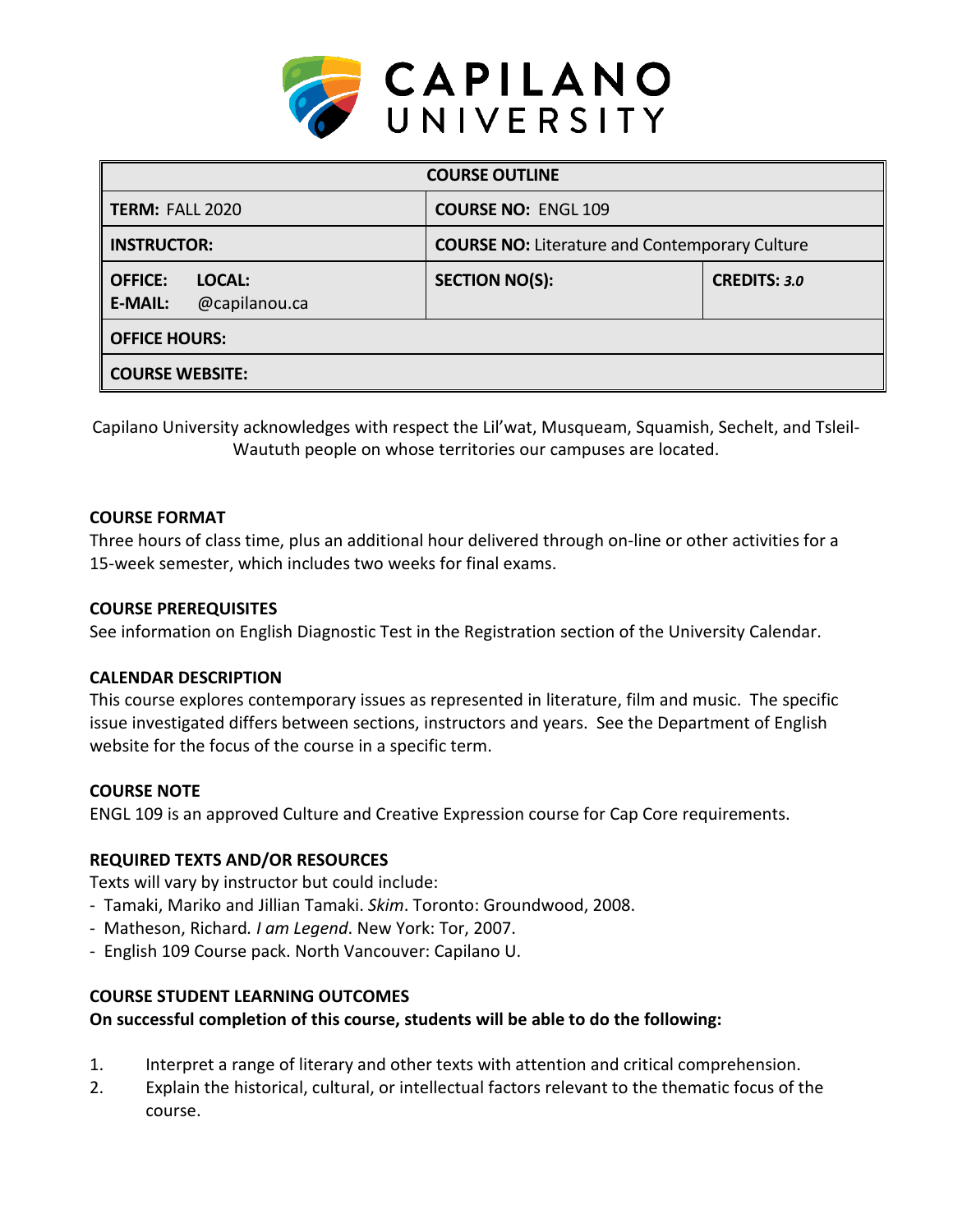- 3. Identify relevant poetic, dramatic, fictional, or other structural features and conventions in the works studied.
- 4. Compose essays and oral responses with a degree of historical awareness, self-reflection, analytical rigour, and imagination.
- 5. Prepare for and participate in class discussion and seminar groups with content designed to add to the collective understanding of texts and issues.
- 6. Compose essays that conform to accepted practices for conducting research and presenting evidence, while also striving to be insightful, original, and creative.

# **Students who complete this Culture and Creative Expression course will be able to do the following**:

- 1. Engage in creative processes including conception, investigation, execution, and ongoing critical analysis.
- 2. Identify, analyze, and critique the elements of a form of expression using its specific vocabulary.
- 3. Explain or demonstrate the connection between various events, ideas, traditions, and belief systems and the modes in which they are artistically or culturally expressed.
- 4. Interpret diverse forms of creative expression from different perspectives (e.g. artistic, historical, Indigenous, literary, scientific, philosophical).

# **COURSE CONTENT**

# **Course Theme: Contemporary Attitudes to Love and Death.**

| Reading 1                | 7 weeks |
|--------------------------|---------|
| Reading 2                | 2 weeks |
| Reading 3                | 2 weeks |
| Reading 4                | 2 weeks |
| <b>Final Exam Period</b> | 2 weeks |

# **EVALUATION PROFILE**

| Written Assignments* | $50 - 70%$ |
|----------------------|------------|
| Tests & Quizzes      | $10 - 20%$ |
| Presentation         | $0 - 20%$  |
| Participation**      | $0 - 10%$  |
| Total                | 100%       |

\* No single assignment to be worth more than 35% of the final grade.

\*\* Participation grades are based on the consistency, quality, and frequency of contributions to class discussions. Consistency means attending every class, maintaining a positive and respectful presence in the classroom, and actively contributing to discussions on a regular basis. Quality means demonstrating respect for peers and their contributions, listening attentively during lectures and when other students are speaking; and participating in all activities with an open and inquisitive mind.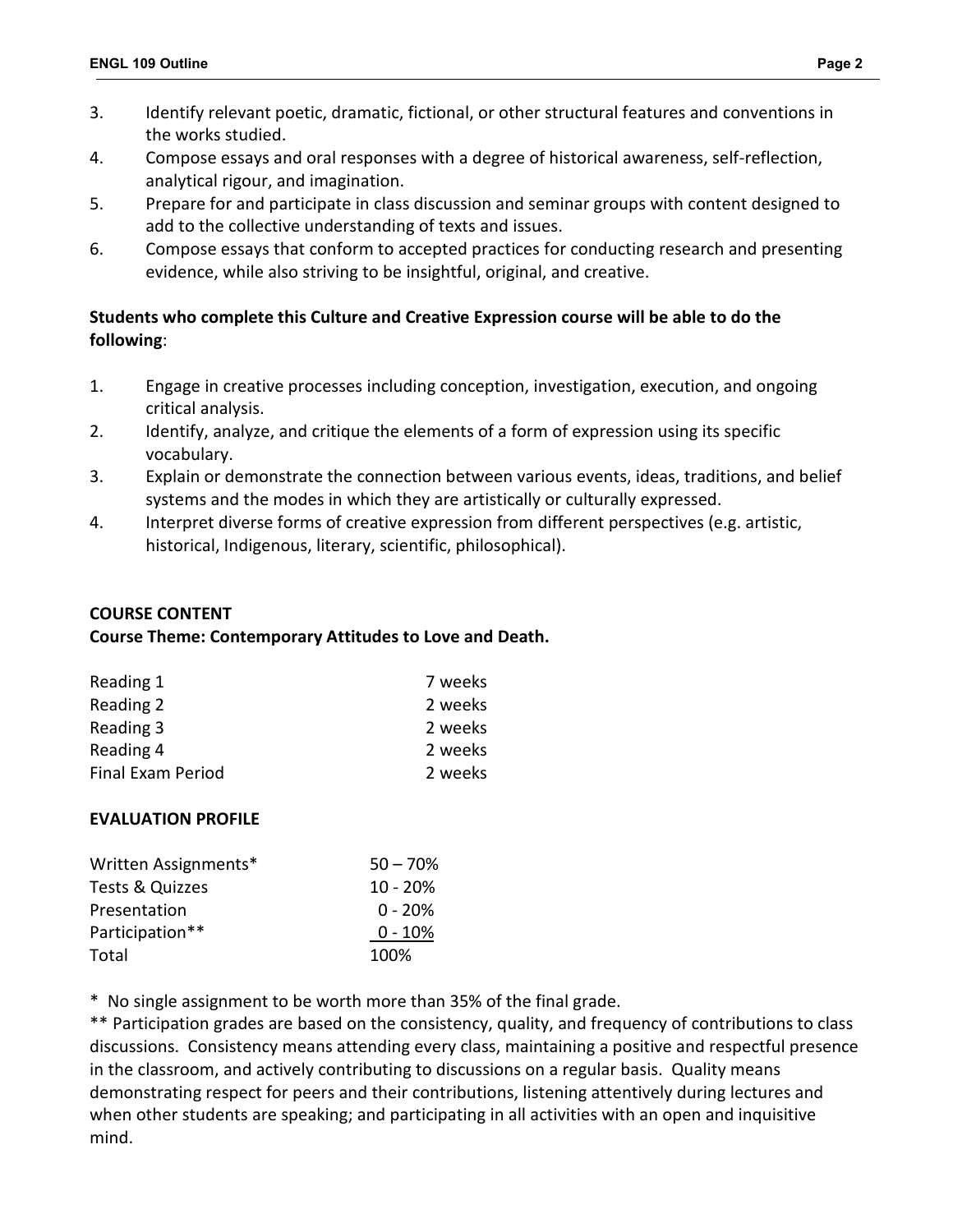#### **GRADING PROFILE**

|               |                         | $A+ = 90-100$ $B+ = 77-79$ $C+ = 67-69$ $D = 50-59$ |  |
|---------------|-------------------------|-----------------------------------------------------|--|
|               |                         | $ A = 85-89$ $ B = 73-76$ $ C = 63-66$ $ F = 0-49$  |  |
| $A - = 80-84$ | $ B- = 70-72 C = 60-62$ |                                                     |  |

#### **Incomplete Grades**

Grades of Incomplete "I" are assigned only in exceptional circumstances when a student requests extra time to complete their coursework. Such agreements are made only at the request of the student, who is responsible to determine from the instructor the outstanding requirements of the course.

#### **Late Assignments**

Assignments are due at the beginning of the class on the due date listed. If you anticipate handing in an assignment late, please consult with your instructor beforehand.

#### **Missed Exams/Quizzes/Labs etc.**

Make-up exams, quizzes and/or tests are given at the discretion of the instructor. They are generally given only in medical emergencies or severe personal crises. Some missed labs or other activities may not be able to be accommodated. Please consult with your instructor.

#### **Attendance**

This course is built around an active classroom component. Attendance in all class meetings is therefore strongly advised. Students not attending class regularly will be at a considerable disadvantage.

#### **English Usage**

Students are expected to proofread all written work for any grammatical, spelling and stylistic errors. Instructors may deduct marks for incorrect grammar and spelling in written assignments.

#### **Electronic Devices**

Students may use electronic devices during class for note-taking only.

### **On-line Communication**

Outside of the classroom, instructors will (if necessary) communicate with students using either their official Capilano University email or Moodle; please check both regularly. Official communication between Capilano University and students is delivered to students' Capilano University email addresses only.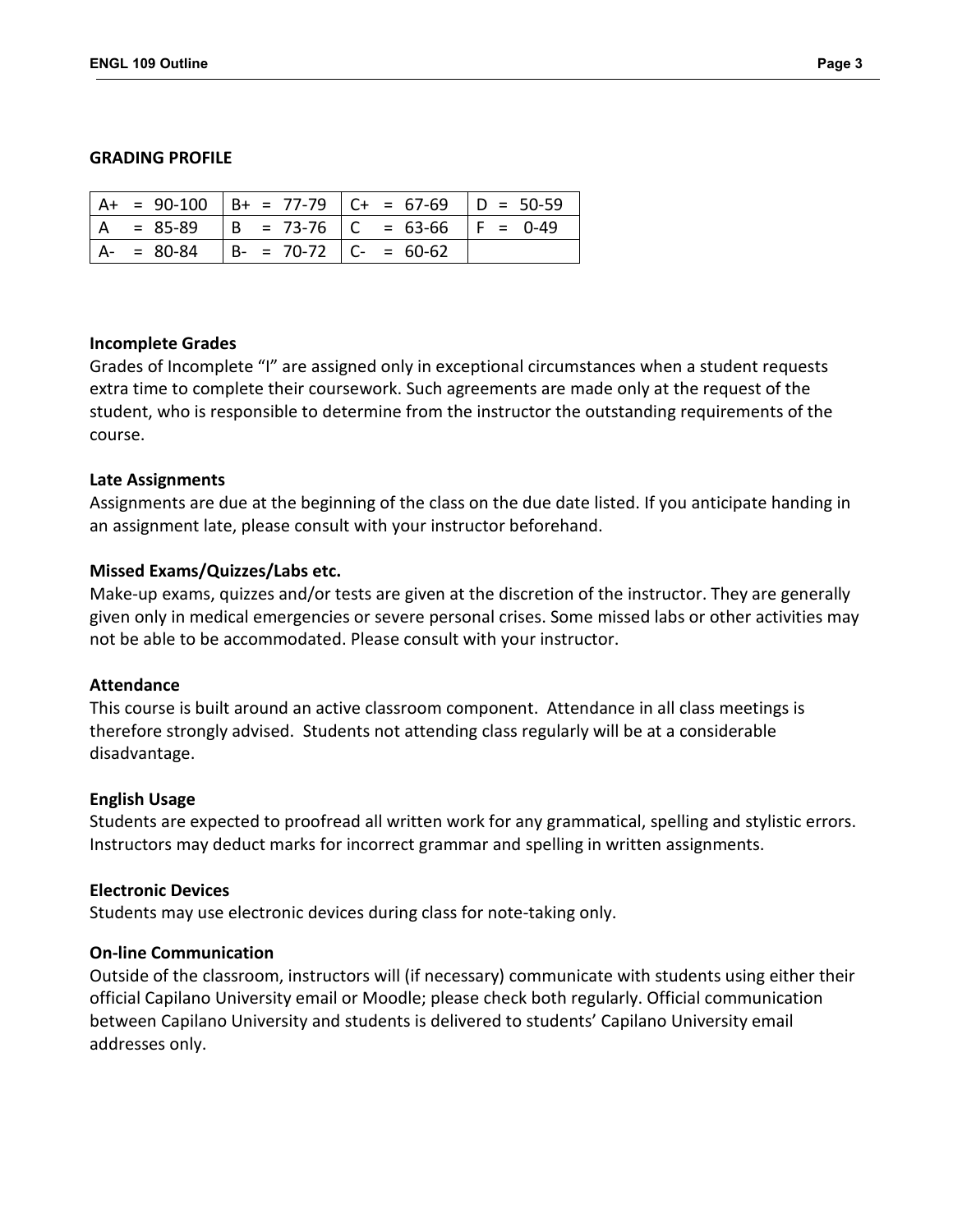### **UNIVERSITY OPERATIONAL DETAILS**

#### **Tools for Success**

Many services are available to support student success for Capilano University students. A central navigation point for all services can be found at:<https://www.capilanou.ca/student-life/>

# **Capilano University Security: download the [CapU Mobile Safety App](https://www.capilanou.ca/student-life/support--wellness/safety--security/capu-safe-app/)**

# **Policy Statement (S2009-06)**

Capilano University has policies on Academic Appeals (including appeal of final grade), Student Conduct, Academic Integrity, Academic Probation and other educational issues. These and other policies are available on the University website.

# **Academic Integrity (S2017-05)**

Any instance of academic dishonesty or breach of the standards of academic integrity is serious and students will be held accountable for their actions, whether acting alone or in a group. See policy and procedures S2017-05 Academic Integrity for more information: [https://www.capilanou.ca/about](https://www.capilanou.ca/about-capu/governance/policies/)[capu/governance/policies/](https://www.capilanou.ca/about-capu/governance/policies/)

Violations of academic integrity, including dishonesty in assignments, examinations, or other academic performances, are prohibited and will be handled in accordance with the Student Academic Integrity Procedures.

**Academic dishonesty** is any act that breaches one or more of the principles of academic integrity. Acts of academic dishonesty may include but are not limited to the following types:

**Cheating**: Using or providing unauthorized aids, assistance or materials while preparing or completing assessments, or when completing practical work (in clinical, practicum, or lab settings), including but not limited to the following:

- Copying or attempting to copy the work of another during an assessment;
- Communicating work to another student during an examination;
- Using unauthorized aids, notes, or electronic devices or means during an examination;
- Unauthorized possession of an assessment or answer key; and/or,
- Submitting of a substantially similar assessment by two or more students, except in the case where such submission is specifically authorized by the instructor.

**Fraud**: Creation or use of falsified documents.

**Misuse or misrepresentation of sources**: Presenting source material in such a way as to distort its original purpose or implication(s); misattributing words, ideas, etc. to someone other than the original source; misrepresenting or manipulating research findings or data; and/or suppressing aspects of findings or data in order to present conclusions in a light other than the research, taken as a whole, would support.